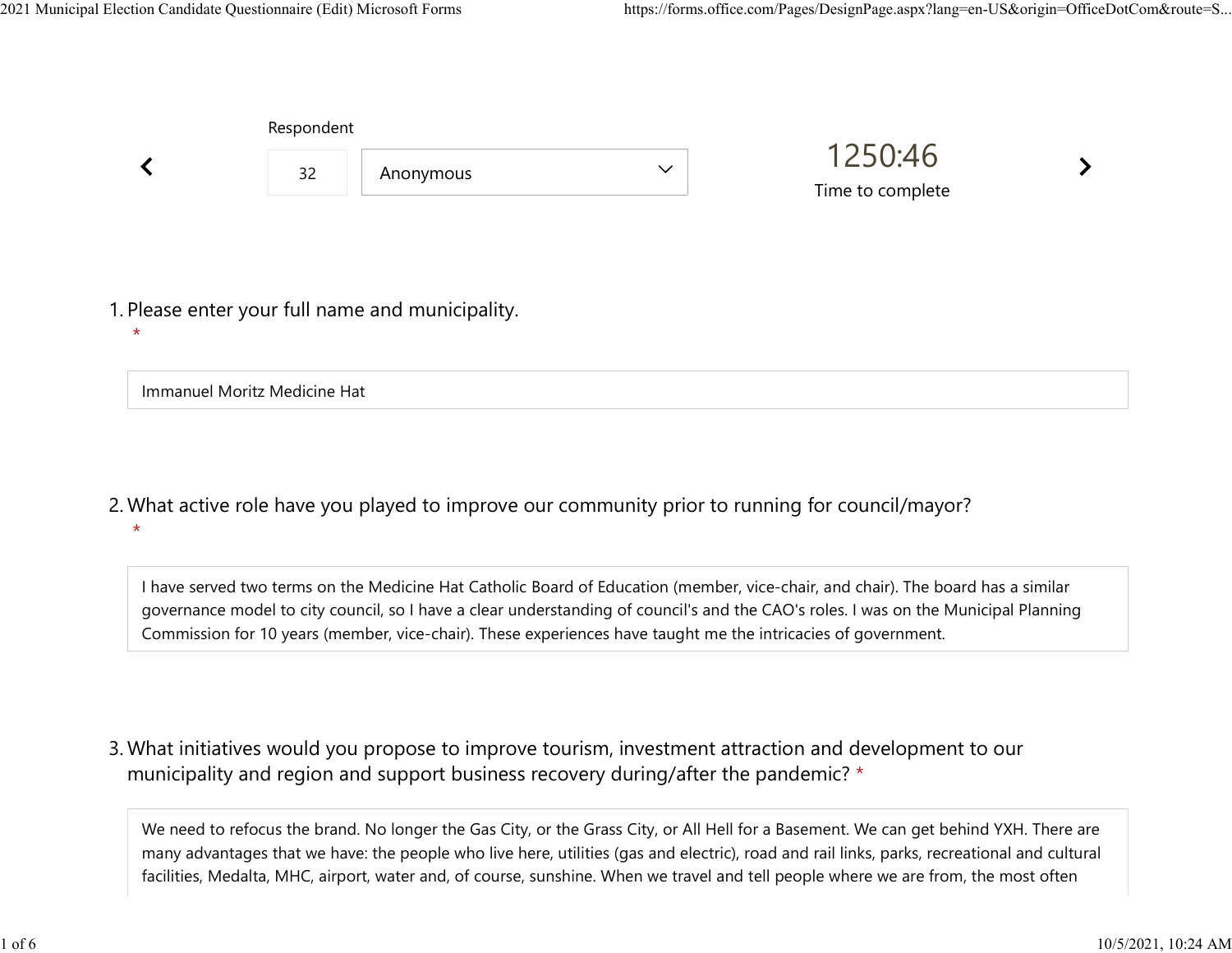heard response is "the Tigers", so, yes they are a resource. Attracting business and population growth requires we leverage our advantages and sell the brand. From the city's perspective we can use taxation, utilities, off site levies, or land to entice new business, while also looking to retain local companies and allow them to prosper. Small local business creates 80% of all jobs. We need to discuss common goals with our neighbours (Redcliff, Cypress County) to ensure regional prosperity. 2021 Municipal Election Candidate Questionnaire (Edit) Microsoft Forms https://forms.office.com/Pages/DesignPage.aspx?lang=en-US&origin=OfficeDotCom&route=S...<br>heard response is "the Tigers", so, yes they are a resource. A

4. In Medicine Hat, businesses pay a higher proportion of property taxes compared to the residential sector.  Medicine Hat's tax gap of 2.35% is one of the highest in Alberta.  What is your position on the current approach to taxation and your thoughts on potential strategies to narrow this gap? \*

Taxation and assessment must be fair and equitable. Local companies pay nearly 2.5 times as much tax as a residence with an equal assessment. Most small businesses survive on thin margins (razor thin during covid). Growth (to share the burden), and cost control are key to allowing a reduction in the differential between commercial and residential taxes.

5. If elected, what specific steps would you take to encourage & promote entrepreneurship within the region? \*

We need to create a culture of opportunity Entrepreneurs need to to have a single contact at city hall that can guide them through the red tape (and less red tape). We need to streamline taxation, development and building permit costs, and utility rates. Saying yes, and then getting out of the way. People will start new businesses (like Ace Hardware or a new Mexican restaurant downtown) if they are treated fairly.

What is your stance on COVID-19 related laws that mandate requirements, including masks and vaccine 6. passports?

\*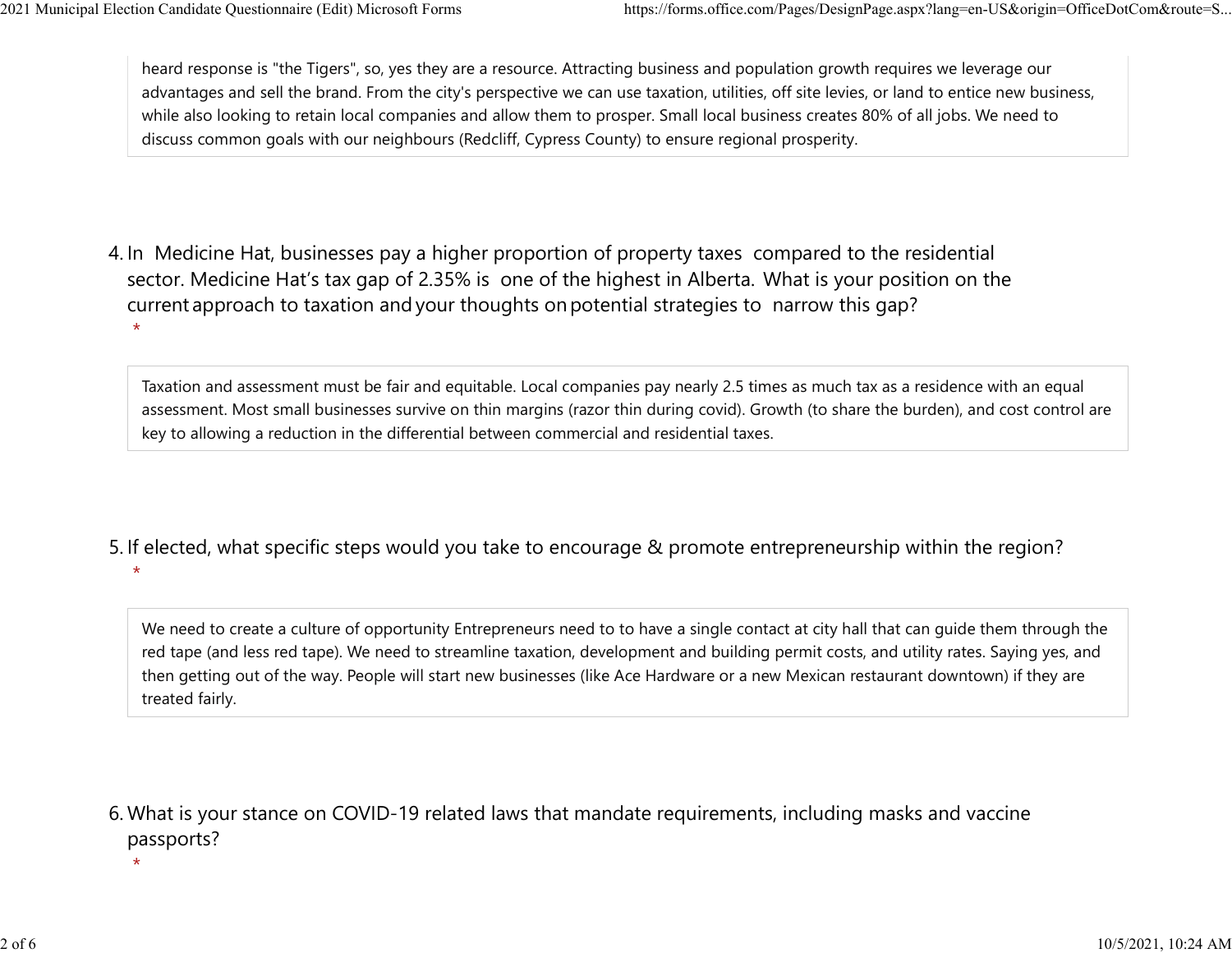\*

Health is a provincial issue. Council does not have the requisite information, expertise, nor medical advice to make decisions on Covid. From a personal perspective, I am fully vaccinated, and encourage everyone to do so as well, but mandating vaccination is not council's purview. 2021 Municipal Election Candidate Questionnaire (Edit) Microsoft Forms https://forms.office.com/Pages/DesignPage.aspx?lang=en-US&origin=OfficeDotCom&route=S...<br>Health is a provincial issue. Council does not have the requis

- What is your plan for publicly-funded services (examples would include Medicine Hat Public Library, power plant, 7. facilities) if elected?
	- Electrical generation has kept the city afloat. It is not a viable option to sell. Small rinks and swimming pools should be maintained to foster a sense of community, perhaps in collaboration with neighbourhood associations. Libraries are a source of wonder, an inspiration for learning, and an information resource. Every effort should be made to ensure continued excellence. With any publicly funded service, the citizens need to get both a financial and a community value for the money spent.
- 8. How important is it for our region to have a local Community College? What specific steps could the municipality do to work better with Medicine Hat College to provide ongoing opportunities for future learners? \*

The MHC is an excellent resource. Working with the college and the Alberta government to create a small university would have a huge economic impact --- but it is a long term goal. The college has an excellent Department of Continuing Studies that can be called upon to provide any manner of training and skills development, something that can be provided to new industries, existing local businesses, city staff, etc.

## 9. How will you attract newcomers to the district and address the needs for a skilled workforce? \*

Jobs and population growth are intertwined. While both need not occur in lockstep, one without the other will not suffice. Covid has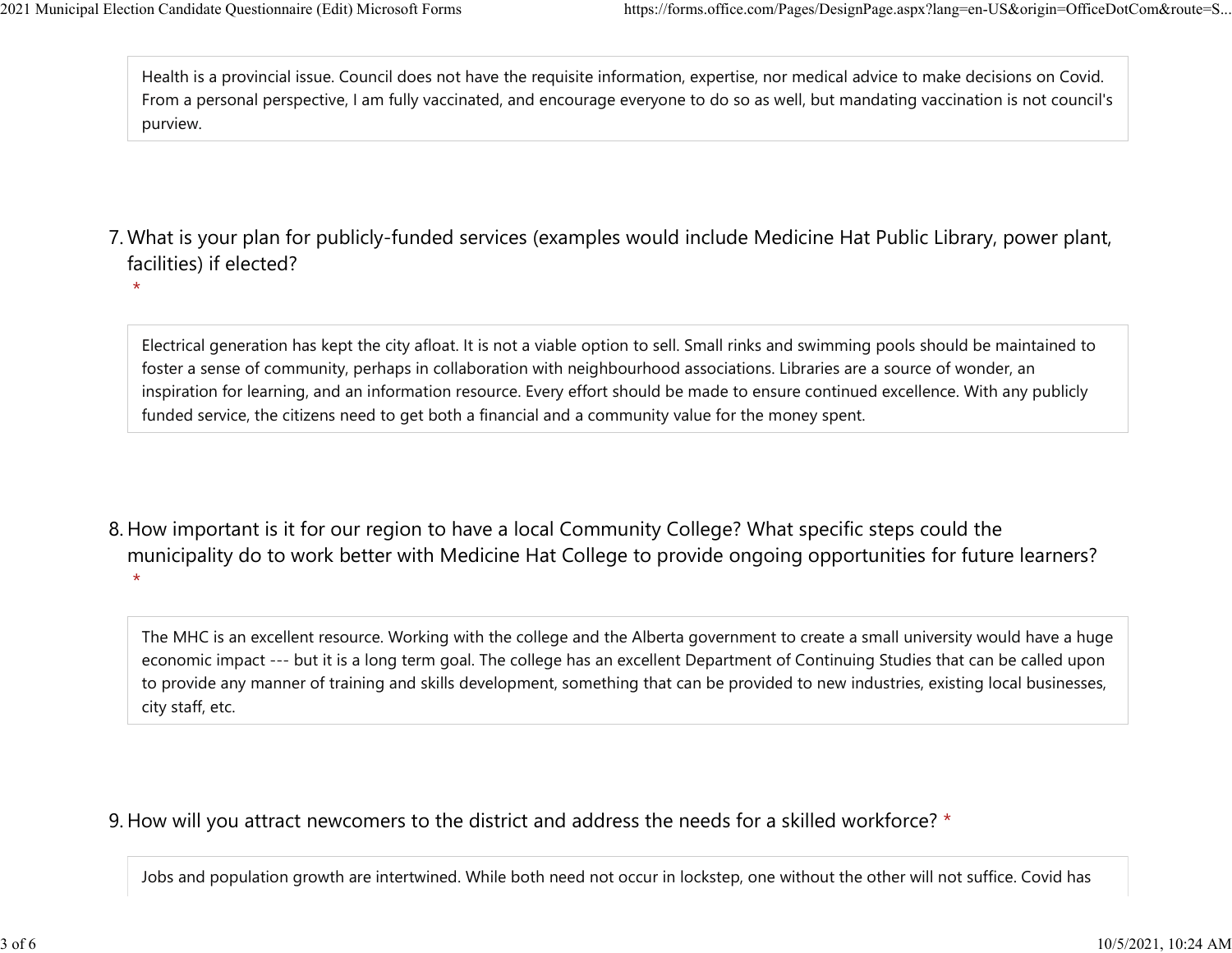\*

created a workplace revolution, both working from home and movement away from existing jobs. A simpler, less expensive lifestyle can be selling points to attract those where working from home will be more permanent. Immigration will also be a key driver as the population of Canada greys in place. Seniors, themselves, will provide opportunities for growth in homeware and nursing. Again we can leverage all those advantages to attract newcomers. While a cadre of skilled workers is important, most corporations are looking to hire workers with 21st century skills, like critical thinking, collaboration, flexibility, empathy, work ethic, believing that hard skills can be taught more easily than these soft skills. 2021 Municipal Election Candidate Questionnaire (Edit) Microsoft Forms https://forms.office.com/Pages/DesignPage.aspx?lang=en-US&origin=OfficeDotCom&route=S...<br>
created a workplace revolution, both working from home and mo

10. What is your stance on the importance of mental health & wellness support in our region? What ideas, implementations, and initiatives would you put forward to improve the overall mental health & wellbeing of our community?

Covid has become a mental health nightmare. Fear, isolation and uncertainty have led to frustration, anger and depression. Suicides are up, drug overdoses are up, and spousal abuse is up. No magic wand. The city needs to encourage the province to tie a safe injection site to rehab and mental health support. We need to facilitate suicide prevention groups, and continue to work with the Women's Shelter. Encouraging physical activity and recreation will ease the burden of loneliness. Most of all, we need to talk about hope, there is light at the end of the tunnel.

11. How will you further diversity and inclusion initiatives in our region, as it relates to each of the pillars in the Chamber's Vote Prosperity Platform: https://www.medicinehatchamber.com/voteprosperity2021/ (https://www.medicinehatchamber.com/voteprosperity2021/) \*

Diversity and inclusion are part of a cultural shift that is decades old. Ideas and actions that were common, are no longer tolerated. As a city, we can support simple things like NDTR or Gay Pride celebrations, while trying to focus the view on what unites us, what common outlooks we have rather than our differences.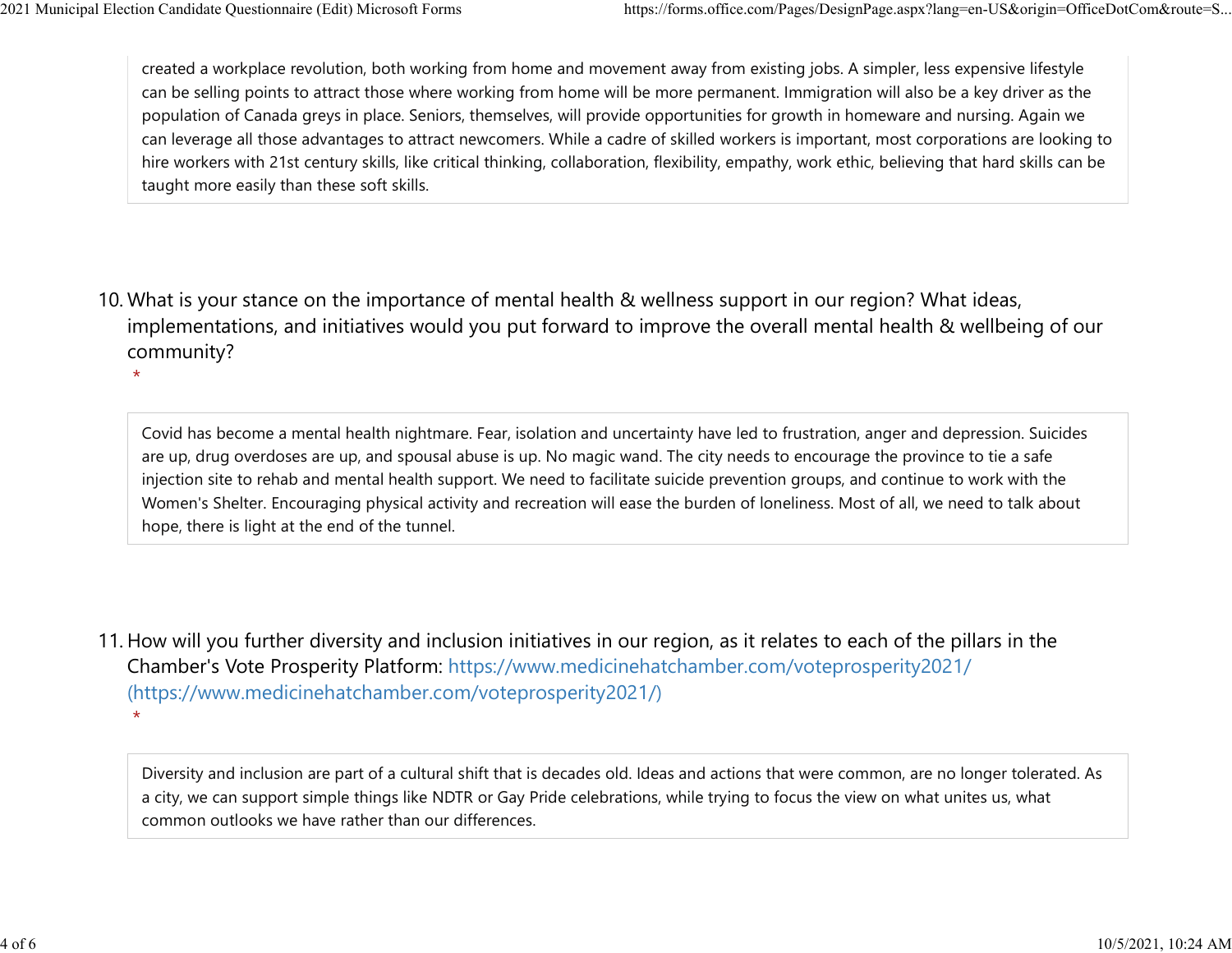\*

\*

- 12. On a municipal level, how do you intend to address climate change and pollution? 2021 Municipal Election Candidate Questionnaire (Edit) Microsoft Forms https://forms.office.com/Pages/DesignPage.aspx?lang=en-US&origin=OfficeDotCom&route=S...<br>12 On a municipal level how do you intend to address climate c
	- Making neighbourhoods walking and biking friendly to reduce motor vehicle use. Ensuring existing buildings are energy efficient while new construction should be built to LEEDS standards. Right sizing the number and kind of vehicles in the city fleet, converting to CNG where possible and to electric when it is price efficient. Extending recycling to apartments and condos. Continuing to offer incentives for appliance and energy upgrades to local residents. Encourage residents to lower the thermostats in the winter and use less AC in the summer. Carbon Capture and sequestration. All small steps but, in total, a large impact.
	- 13. What strategies will you use to communicate and engage with the community and remain accountable to the citizens?
		- Information is the currency of the 21st century. It is the role of council to provide as much information as possible so that citizens have a clear understanding about issues and why decisions are made. Good information leads to less wild rumours. That could include town halls, focus groups, easily accessed online data, working with neighbourhood associations and service clubs, Q & A's over coffee. There are lots of ways, it just needs the will to reach out.